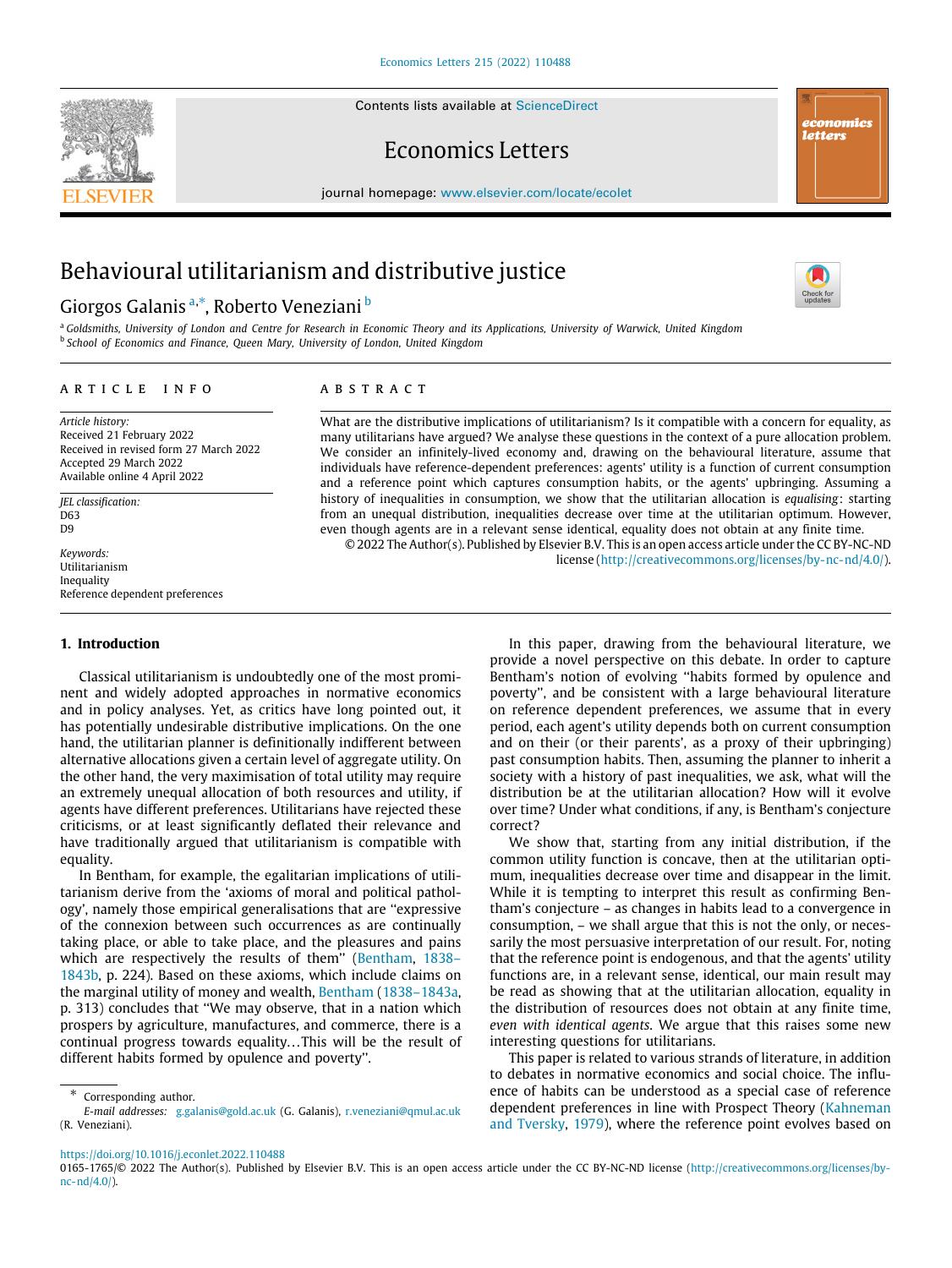previous consumption levels. Hence, this paper provides a link between the literature on distributive justice and Prospect Theory and models of habit formation. As habits may also be interpreted in a more general sense to include one's history, upbringing, and family background, which determine one's norms and expectations. At a broad conceptual level, these intergenerational effects are reminiscent of the emphasis on family circumstances that is central in the modern theory of equality of opportunity [\(Roemer,](#page-3-3) [1998;](#page-3-3) [Roemer and Veneziani](#page-3-4), [2004](#page-3-4); [Fleurbaey and Maniquet,](#page-3-5) [2011\)](#page-3-5). In this paper, however, we shall not assume an egalitarian planner to begin with but rather enquire on the conditions (if any) that may lead to equality at the utilitarian solution, whatever the agents' initial circumstances.

A similar problem has been analysed, in an older contribution, by [Layard](#page-3-6) [\(1980](#page-3-6)). He considered the utilitarian distribution of a given amount of income in a static model in which agents care about both actual and *expected* income. [Layard](#page-3-6) ([1980](#page-3-6)) proved that if expectations depend on past incomes, then the utilitarian distribution is not egalitarian: ''yesterday's rich should have higher net incomes than if all had the same expectations'' ([Layard](#page-3-6), [1980,](#page-3-6) p. 746). However, he conjectured that if one allowed for expectations to adjust over time towards the level of income actually experienced and ''there were no time discounting'', then the distribution of a constant amount of income ''should eventually become equal'' ([Layard,](#page-3-6) [1980](#page-3-6), p. 746).

Finally, the paper also speaks to the recent literature on behavioural welfare economics ([Bernheim and Rangel,](#page-3-7) [2007](#page-3-7), among others). However, unlike in these contributions, we consider a rather mild deviation from the standard model with rational agents – namely, habits – and we explicitly consider normative issues in a dynamic context.

#### **2. Results**

Consider an infinitely-lived economy with  $N \geq 2$  households, which can be interpreted either as *N* infinitely-lived individuals or as an infinite number of individuals, each living for one period and belonging to *N* family lines. As we are interested in the distributive properties of utilitarianism in a dynamic economy with reference dependent preferences, we will abstract from production and growth, and consider a pure allocation problem with a fixed population size.

In each period, a divisible consumption good must be shared among the *N* agents. Following [Koszegi and Rabin](#page-3-8) ([2006](#page-3-8)), we assume that individuals care about both absolute and relative consumption. To be specific, at time  $t = 0, 1, 2, \ldots$ , individual utilities  $u^i = u^i(c_t^i, r_t^i)$ ,  $i \in \{1, \ldots, N\}$ , depend on a weighted average of current consumption,  $c_t^i$ , and consumption relative to the reference point  $r_t^i$ . We assume that agents have the same perperiod utility function,  $u^i = u : \mathbb{R}^2_+ \to \mathbb{R}$ , for all  $i \in \{1, ..., N\}$ but their reference points depend on past history and may differ, so that individuals may have heterogeneous preferences over current consumption. We assume that *u* is twice differentiable, strictly increasing in current consumption, and strictly concave.

Formally, the utility of individual  $i \in \{1, \ldots, N\}$  at time *t*, is given by<sup>[1](#page-1-0)</sup>

<span id="page-1-0"></span>
$$
u[(1-\alpha)c_t^i + \alpha(c_t^i - r_t^i)] = u(c_t^i - \alpha r_t^i)
$$
\n(1)

with  $\alpha \in (0, 1)$ . Following the habit formation literature (e.g. [Car](#page-3-9)[roll](#page-3-9) [\(2000](#page-3-9))), the reference point is a weighted average of the history of previous consumption:

$$
r_{t+1}^i = \lambda c_t^i + (1 - \lambda)r_t^i,\tag{2}
$$

with  $\lambda \in (0, 1]$ , given a vector of initial reference points  $\mathbf{r_0}$  =  $(r_0^1, r_0^2, \ldots, r_0^N)$  and

$$
\sum_{i=1}^N r_0^i = 1,
$$

and  $r_0^i \geq 0$ , for all *i*. At any *t*, let  $\mathbf{c}_t = (c_t^1, c_t^2, ..., c_t^N)$ . The utilitarian planner solves

$$
\max_{\{\mathbf{c_t}\}_{t=0}^{\infty}} \sum_{t=0}^{\infty} \beta^t \left[ \sum_{i=1}^N u(c_t^i - \alpha r_t^i) \right],\tag{MP}
$$

subject to  $(2)$  $(2)$ , and

$$
\sum_{i=1}^{N} c_t^i = 1, \ \forall \ t,\tag{3}
$$

<span id="page-1-7"></span>given  $r_0^i$  for all *i*, with  $\beta \in (0, 1)$ .

**Proposition 1.** At the solution of MP, for  $t \to \infty$ ,  $c_t^i \to \frac{1}{N}$ , for all  $i \in \{1, \ldots, N\}.$ 

**Proof.** 1. The solution of the MP is also the solution of the following Bellman equation:

$$
V(\mathbf{r_t}) = \max_{\mathbf{c_t}} \left[ \sum_{i=1}^{N} u(c_t^i - \alpha r_t^i) + \beta V(\mathbf{r_{t+1}}) \right],
$$
\n(4)

subject to

$$
r_{t+1}^{i} = \lambda c_t^{i} + (1 - \lambda)r_t^{i},
$$
  
and  

$$
\sum_{i=1}^{N} c_t^{i} = 1, \forall t.
$$

<span id="page-1-2"></span>The FOCs are

$$
u'(c_t^i - \alpha r_t^i) - u'(c_t^N - \alpha r_t^N) = \beta \lambda [V_N(\mathbf{r_{t+1}}) - V_i(\mathbf{r_{t+1}})] \tag{5}
$$

for  $i = 1, \ldots, N - 1$ , where  $V_i(\mathbf{r}_t)$  is the partial derivative of the value function at time *t*, with respect to the reference point of individual *i*. The envelope conditions are

$$
V_i(\mathbf{r_t}) = -\alpha u'(c_t^i - \alpha r_t^i) + (1 - \lambda)\beta V_i(\mathbf{r_{t+1}}),
$$
\n(6)

for  $i = 1, \ldots, N$ . Then, using the envelope condition of agent N, we get

<span id="page-1-3"></span>
$$
V_N(\mathbf{r_t}) - V_i(\mathbf{r_t}) = \alpha \left[ (u'(c_t^i - \alpha r_t^i)) - u'(c_t^N - \alpha r_t^N) \right] + \beta (1 - \lambda) \left[ V_N(\mathbf{r_{t+1}}) - V_i(\mathbf{r_{t+1}}) \right]. \tag{7}
$$

<span id="page-1-4"></span>Then, by substituting the RHS of  $(5)$  into  $(7)$  $(7)$ , we get

$$
V_N(\mathbf{r_t}) - V_i(\mathbf{r_t}) = \beta[\alpha\lambda + 1 - \lambda] \left[ V_N(\mathbf{r_{t+1}}) - V_i(\mathbf{r_{t+1}}) \right]. \tag{8}
$$

Shifting [\(5\)](#page-1-2) one period back, we get

$$
u'(c_{t-1}^i - \alpha r_{t-1}^i) - u'(c_{t-1}^N - \alpha r_{t-1}^N) = \beta \lambda \left[ V_N(\mathbf{r_t}) - V_i(\mathbf{r_t}) \right],\tag{9}
$$

which given  $(5)$  $(5)$  $(5)$  and  $(8)$  $(8)$ , gives the following Euler equation

<span id="page-1-5"></span>
$$
u'(c_{t-1}^i - \alpha r_{t-1}^i) - u'(c_{t-1}^N - \alpha r_{t-1}^N)
$$
  
=  $\beta[\alpha\lambda + 1 - \lambda] [u'(c_t^i - \alpha r_t^i) - u'(c_t^N - \alpha r_t^N)].$  (10)

<span id="page-1-1"></span>Note that  $\alpha$  < 1, so  $\alpha\lambda$  <  $\lambda$  which also means that 0 <  $β[αλ + 1 − λ] < 1$ . Note that if

$$
c_t^i - \alpha r_t^i = c_t^N - \alpha r_t^N, \qquad (11)
$$

<span id="page-1-6"></span>for all  $t$ , then  $(10)$  $(10)$ , is true.

<sup>1</sup> We follow much of the literature on habit formation and assume the reference point to enter additively the agents' utility function. Similar results can be derived if the habit takes a multiplicative form.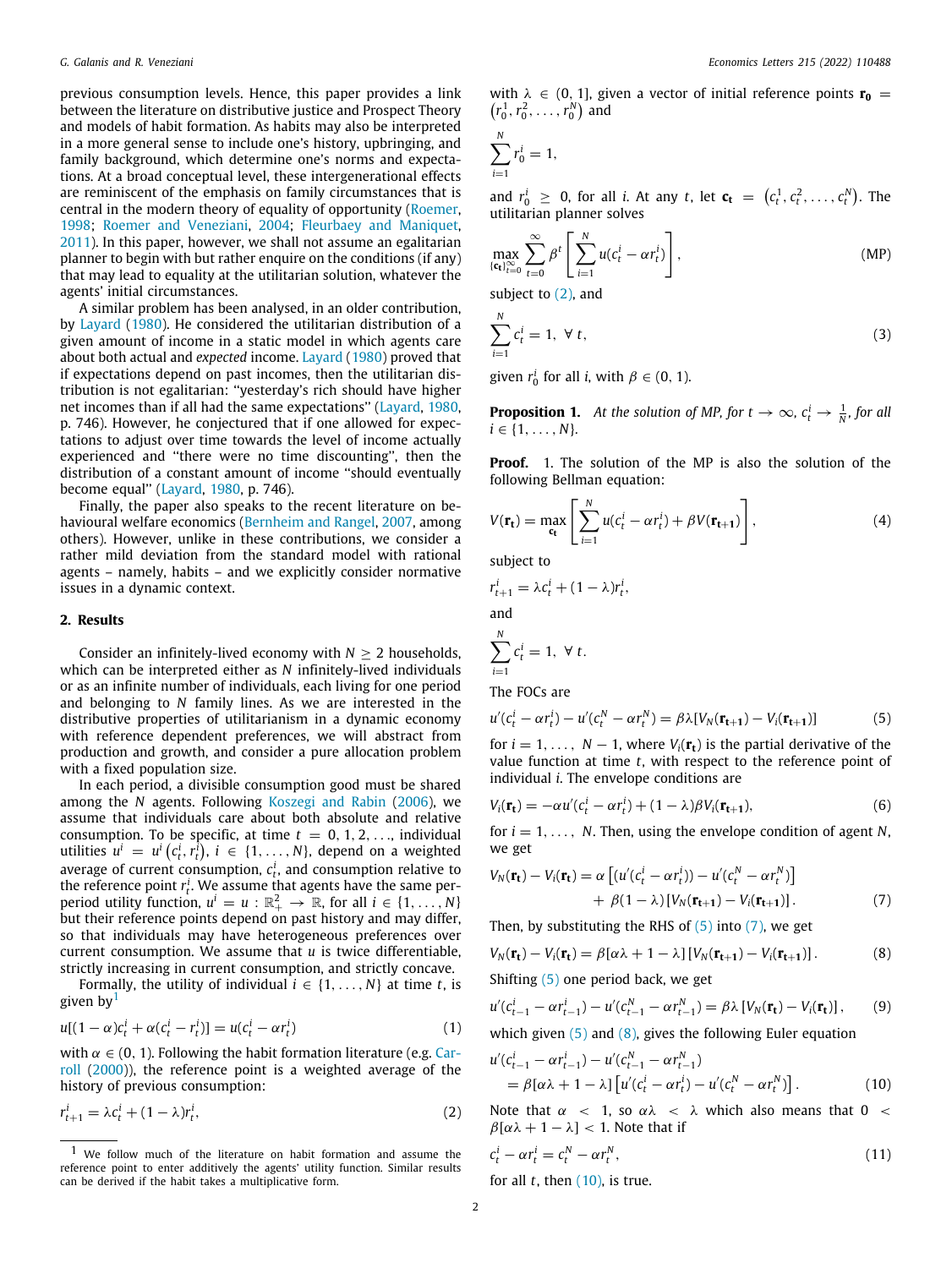2. The summation of ([11](#page-1-6)) over *i*, gives

$$
N(c_t^N - \alpha r_t^N) = \sum_{i=1}^N (c_t^i - \alpha r_t^i) = \sum_{i=1}^N c_t^i - \alpha \sum_{i=1}^N r_t^i.
$$

But from the budget constraint  $\sum_{i=1}^{N} c_i^i = 1$ , for all *t*, which also means that given [\(2](#page-1-1)) also  $\sum_{i=1}^{N} r_t^i = 1$ , for all *t*, hence

$$
c_t^N = \frac{1 - \alpha}{N} + \alpha r_t^N. \tag{12}
$$

From [\(11\)](#page-1-6) and ([12](#page-2-0)), it follows that  $V(\mathbf{r_t}) = N \frac{u(\frac{1-\alpha}{N})}{(1-\beta)}$  $\frac{\langle N \rangle}{(1-\beta)}$  solves Bellman's equation and since  $\lim_{t\to\infty} \beta^t V(\mathbf{r_t}) = 0$  for all feasible sequences  $\{\mathbf{r_t}\}_{t=0}^{\infty}$ , we conclude that it solves MP.

3. If we express  $(11)$  $(11)$  $(11)$  in terms of the reference point given  $(2)$  $(2)$ , we get

$$
r_{t+1}^i - r_{t+1}^N = (1 - \lambda + \alpha \lambda)(r_t^i - r_t^N). \tag{13}
$$

Note that  $1 - \lambda + \alpha\lambda < 1$ , hence for  $t \to \infty$ ,  $r_t^i = r_t^N$  for all *i*. Hence, for  $t \to \infty$ ,  $r_t^i = \frac{1}{N}$ . Then also given [\(12\)](#page-2-0), for  $t \to \infty$ ,  $c_t^N = \frac{1}{N}$ . Also, given ([11\)](#page-1-6), for  $t \to \infty$ ,  $c_t^i = \frac{1}{N}$ , for all *i*. □

[Proposition](#page-1-7) [1](#page-1-7) shows that consumption inequality between any two households is decreasing over time and disappears in the limit.

The mechanism underlying this result is quite intuitive. From Eq. [\(11\)](#page-1-6), it follows that at the utilitarian solution, in each period consumption inequality between households is lower than the difference between the respective reference points — the ratio of consumption inequality to the difference between reference points is equal to  $\alpha$  < 1. Then, as consumption levels of one period feed into the reference points of the next, the households' consumption habits become more similar, which spurs the equalisation process further.

[Proposition](#page-1-7) [1](#page-1-7) thus seems to vindicate utilitarianism against egalitarian critics, and to confirm Bentham's conjecture. Even if the planner inherits a history of inequalities, leading to different habits, and thus to heterogeneous utility functions *over consumption*, at the utilitarian optimum inequalities in consumption (and thus habits) decrease over time and disappear in the limit. In addition to its theoretical relevance, this result would also lend empirical support to utilitarianism given the strong evidence of the pervasiveness of reference dependent preferences.

Yet, while this simple reading of [Proposition](#page-1-7) [1](#page-1-7) is legitimate, it is by no means the only plausible interpretation, and the implications of our analysis for utilitarianism are more nuanced than they may appear at first sight. A preliminary point to note is that while inequalities in consumption *per period* vanish in the long run, a history of past inequalities still implies potentially large inequalities if one considers *N* infinitely lived agents, or *N* households, over their *whole lives*.

Perhaps more interestingly, two features of the model should be highlighted which raise doubts on the simple interpretation of [Proposition](#page-1-7) [1](#page-1-7). First, although the history of past inequalities until  $t = 0$  is given for the utilitarian planner, the dynamics of the agents' reference points at all  $t \geq 1$  is actually endogenous. Second, at any time *t*, for a given set of (unequal) reference points, the agents' utility functions over consumption are indeed different. However, the basic structure of agents' utility function, as a function of *both* current consumption *and* consumption habits is exactly the same and, in this sense, one may argue that agents are structurally identical.

Indeed, given the endogeneity of the reference point at all  $t \geq 1$ , one may argue that agents living in each period after the first one are actually identical from the viewpoint of the utilitarian planner. To see this, consider the extreme case with  $\lambda$  = 1, in which the habit stock coincides with consumption in the previous period (or by the previous generation). In this case, the planner could obliterate both consumption inequalities *and* any effect of consumption habits on current preferences in a single stroke. Hence, in all periods after the first agents do have exactly the same utility function from the perspective of the utilitarian planner at  $t = 0$ . Yet, by [Proposition](#page-1-7) [1](#page-1-7), equality does not obtain, except at the limit, in the very long-run. Indeed, the structure of the utilitarian problem forces the social planner to ignore the dynamic effects of consumption allocation choices. As [\(11](#page-1-6)) shows, the solution of the intertemporal utilitarian problem coincides with the myopic utilitarian optimum, where the planner maximises the sum of the utilities in each period.

<span id="page-2-0"></span>By way of illustration, [Fig.](#page-3-10) [1](#page-3-10) shows the dynamics of consumption over time at the utilitarian optimum in a society with two individuals (or dynasties) with initial reference points equal to 0.9 and 0.1, respectively, and  $\alpha = 0.5$  and  $\lambda = 0.2$ .

But then, perhaps counterintuitively, [Proposition](#page-1-7) [1](#page-1-7) may be interpreted as contradicting the utilitarians' counterarguments against egalitarian critics. For it may be argued that, even though agents are, in a relevant sense, identical, the utilitarian optimum does not entail equality of consumption, at any finite time. Utilitarianism thus seems inconsistent with a concern for equality even in what has long been considered the most favourable scenario.

#### **3. Conclusions**

In this paper, we have examined the distributive implications of utilitarianism in a dynamic context, when individual preferences are reference-dependent. Assuming that all agents have the same utility function – which depends on current consumption and past consumption habits – but the utilitarian planner inherits a history of past inequalities, we have shown that at the utilitarian optimum, inequality decreases over time but it does not disappear except at the limit.

This result raises two interesting issues. First, if agents' preferences are interpreted as being fundamentally different, due to different reference points, then our result confirms – indeed strengthens – the relation between utilitarian thought and egalitarian principles: albeit not immediately egalitarian, the utilitarian allocation is equalising even in the presence of heterogeneity arising from past inequalities. If, however, one notes that, except for the very first period, consumption habits are endogenous and agents have utility functions with the same structure, then our result casts doubts on the relation between utilitarianism and egalitarianism highlighted by many economists and philosophers: even if agents have the same, concave utility functions, at the utilitarian allocation inequalities persist for an indefinitely long time.

Thus, the implications of our result for debates on utilitarianism and distributive justice hinge, at least partly, on a conceptual issue, namely what it means for agents to have the same utility functions in a dynamic economy with inherited inequalities and endogenous preferences.

<span id="page-2-1"></span>Second, is it always ethically sound for the utilitarian planner to take agents' preferences as given? If current preferences – in our model, the reference level – emerge from a history of past injustices, then one may argue that the utilitarian planner should either disregard or discount actual preferences. $2$  In the former case, the planner might evaluate the optimal allocation using ideal, or laundered utility functions, or even utility functions that actively correct for such injustices. However, this would be inconsistent with classical hedonistic utilitarian approaches – according to which only the agents' actual subjective preferences

<sup>2</sup> We are grateful to an anonymous referee for raising this point.